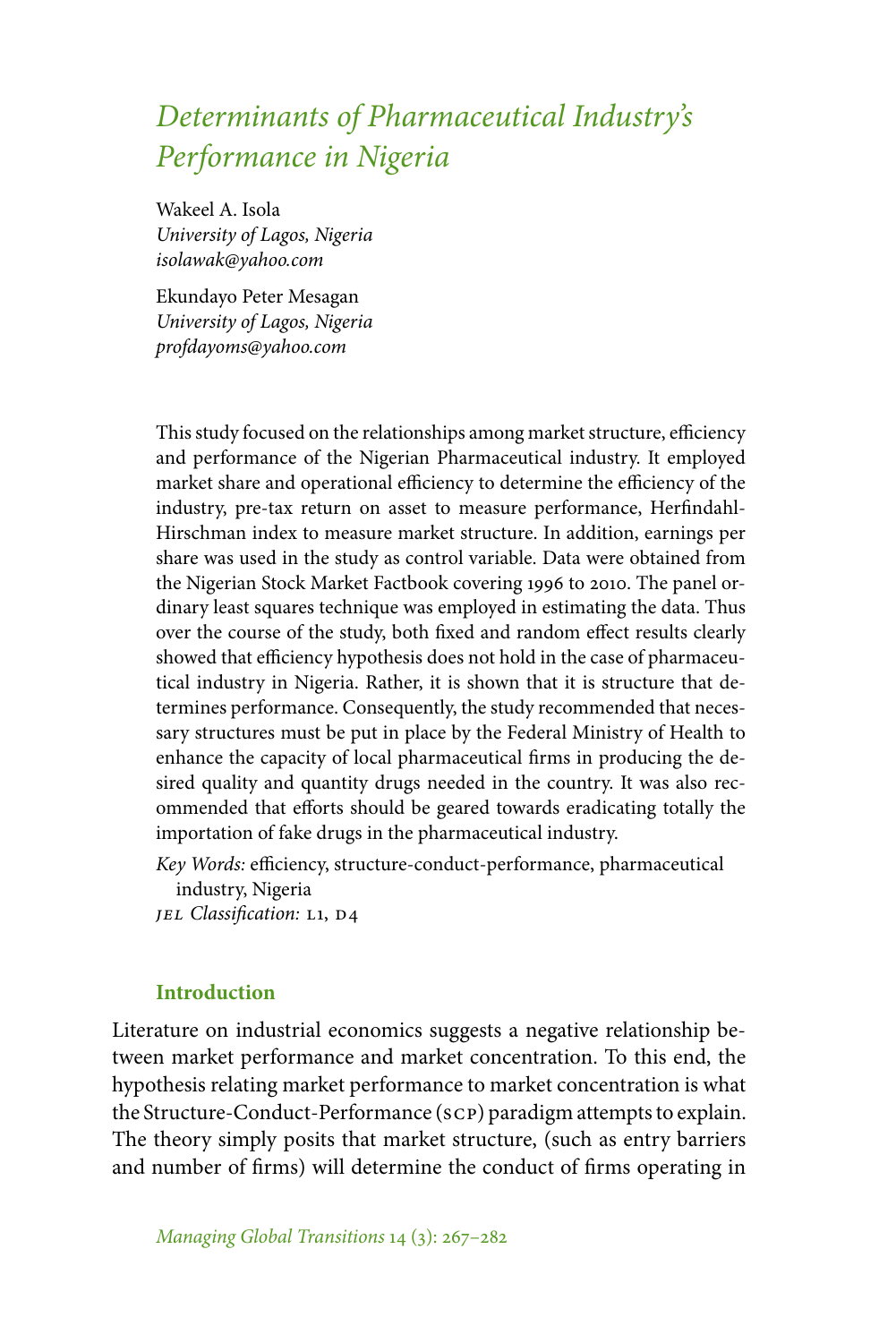the market (in terms of collusion, advertising etc.), while conduct will in turn determine market performance.

With the size of the Nigerian Pharmaceutical industry, which has been estimated to be around \$600 million (Business Monitor International 2009), the industry can be placed among the biggest in the Nigerian market. Put differently, Nigeria has one of the most promising and rapidly growing pharmaceutical markets in West Africa with more than 110 pharma formulation manufacturing facilities. The Nigerian pharma industry is growing at 12 percent annually. The market size has been estimated to be USD 717 million in 2011 and it has also been confirmed that about 60 per cent of drug manufacturing in the ecowas (Economic Community of West African States) sub-region takes place in Nigeria, giving credence to the huge sub regional market. However, the Nigerian Pharmaceutical industry as it is today is still plagued by series of challenges<sup>1</sup> which has hampered its growth potentials. In an attempt to address these problems, Nigeria in March 2011 signed a Memorandum of Understanding on cooperation in Pharmaceutical Sector with India. This made India exports of pharmaceutical products, including Active Pharmaceutical Ingredients (APIS) and fine chemicals to Nigeria to stand at \$307 million as at March 31, 2012 (*Business Day* 2014).

In terms of production, contributions from Pharmaceutical Manufacturing Group of Manufacturers' Association of Nigeria (pmg-man) and United Nations Industrial Development Organization (UNIDO) affirm that the local pharmaceutical manufacturing industry in Nigeria is currently able to meet 25 per cent of local demand. The remaining 75 per cent has to be covered with imports from Asian companies, most especially, China. According to UNIDO, Nigerian manufacturers produce liquid preparations, tablets, capsules, ointments, lotions, creams and ophthalmic preparations (UNIDO 2011). Generally, the production flow scheme is in accordance with Good Manufacturing Practice, because production processes as at present are step-by-step, mixed manual and automated with the degree of automation varying between around 30 per cent and 80 per cent (UNIDO 2011). In terms of installed capacity, the average capacity utilization in Nigeria's pharmaceutical industry, as reported by various government committees is 40 per cent (Pharmaceutical Manufacturing Group of Manufacturers' Association of Nigeria 2010). Although this represents a substantial volume of underutilized capacity, it also means that ample spare capacity is available – without extensive new capital investment – if manufacturers can become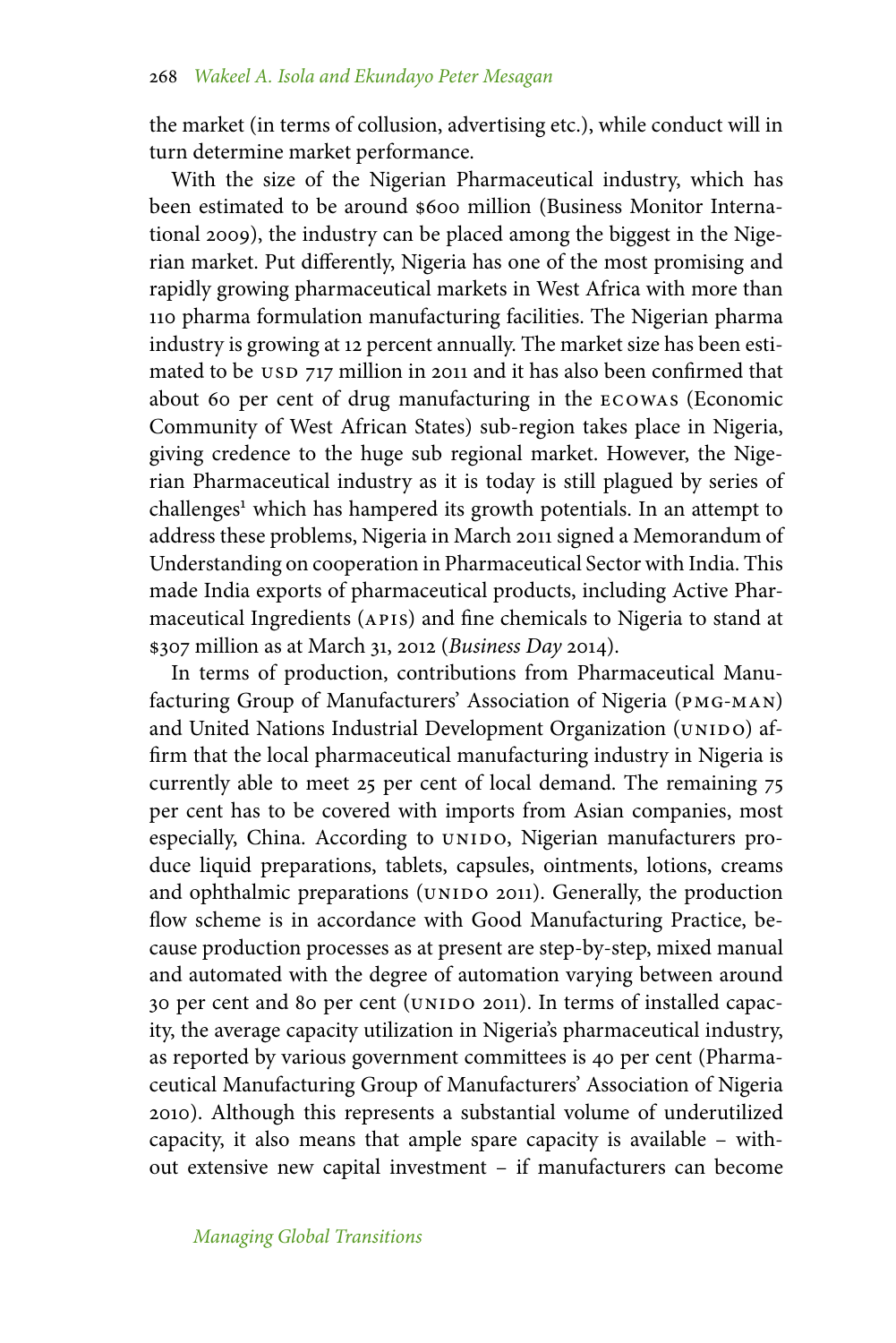more competitive in the aspect of imported products (UNIDO 2010).

The pharmaceutical industry is facing a productivity crisis. Notwithstanding extraordinary scientific achievements such as completing the sequencing of the human genome, the rate at which the industry generates new products appears to be shrinking (Cockburn 2004). This is synonymous with the Nigerian Pharmaceutical market as distribution of medicines is highly problematic. This is because too many organizations and stakeholders are involved. Some major manufacturers contract private logistics organizations to distribute medicines while some international development partners even use the services of courier companies for delivery of medicines. The implication of this is that in some cases, medicines expire before they reach the end users (UNIDO). In the private sector, manufacturers and importers have their own distribution channels and can sell to wholesalers, retailers and hospitals. The result of this is often that medicines and medical supplies are sold in unregistered and unlicensed premises and, in some cases, by non-pharmacists (UNIDO 2010). It is also generally believed that some 17 per cent of essential generic medicines as a whole are routinely imitated. As much as 30 per cent of anti-malarials in the Nigerian market fall under the category of imitated drugs (Pharmaceutical Manufacturing Group of Manufacturers' Association of Nigeria 2010). However, it has been suggested that one way of confronting this problem would be through the introduction of Radio Frequency Identification Technology for Logistics and Tagging  $(UNIDO).$ 

In 2009, the World Health Organization (who), in collaboration with the National Agency for Food and Drug Administration and Control (NAFDAC), developed the 'Nigerian Good Manufacturing Practices' (ngmp). To this end, training workshops were organised by who for both PMG-MAN and NAFDAC staff on this subject. The appropriate application of the principles contained in the programme will be able to enhance the standards of local manufacturing and improve the quality of locally produced medicines in Nigeria (UNIDO 2010).

This paper applied industrial economic theory and combined pharmaceutical data to provide a detailed analysis for the market structure, market conduct and performance of the pharmaceutical industry in Nigeria in recent years. This application is done according to the paradigm of the structure-conduct-performance (scp). The focus of this paper is to take a critical look at the Nigerian pharmaceutical industry to determine what actually drives the performance of the industry, whether it is the structure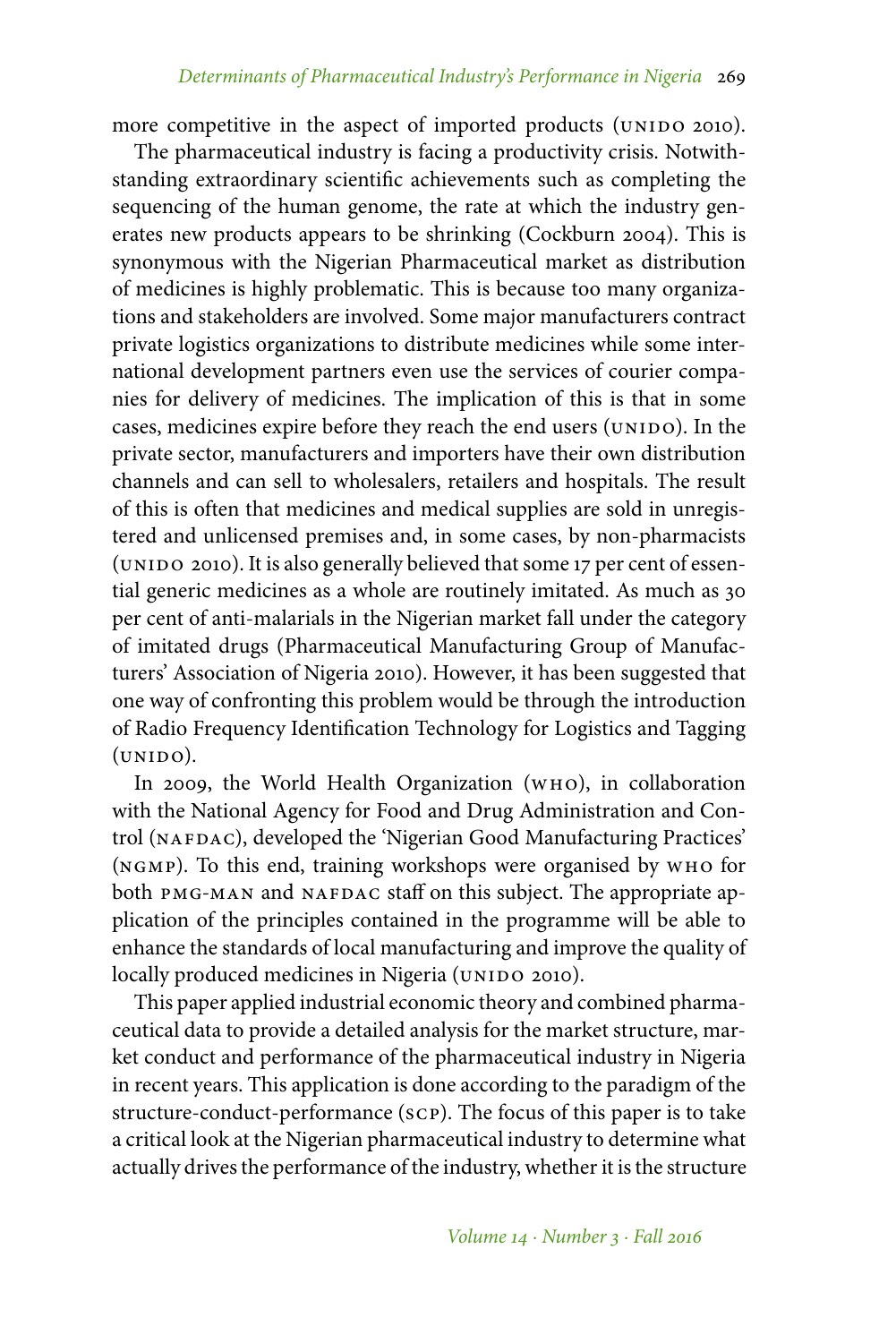of firms as claimed by Mason (1939) and later expanded by Bain (1959), or efficiency, as asserted by Adhikari (2005).

However, there is relatively little research on the issue of scp and efficiency (market concentration and efficiency) relationship with profitability in pharmaceutical industry. The available research on market structure, efficiency and profitability (performance) relationship mainly focused on either the Indian Pharmaceutical industry with inconsistent results (Adhikari 2005; Praven and Tapan 2005), or the Chinese biopharmaceutical industry (Jiankang 2014).

To our knowledge, the research focusing on the issue of complex relationships among market structure, conduct, performance and efficiency hypothesis of pharmaceutical industry in Nigeria is non-existent. The absence of any study regarding the pharmaceutical industry in the country and observed inconsistency in existing papers encouraged us to pursue the in-depth analysis of the problem. Resolving this inconsistency will be the contribution of this study to the literature.

The paper is organised as follows: Section two reviews the relevant literature that is germane to structure-conduct-performance paradigm and its relevance in different countries. Section three presents the theoretical framework, while section four discusses research methodology. Finally, Section five provides a discussion of the empirical results and concludes with policy recommendations.

# **Literature Review**

## THEORETICAL REVIEW

The framework of market structure conduct and performance (scp) originated from neo classical' attempts to analyse markets. The structure conduct and performance paradigm was developed by the Harvard school of thought and popularized between 1940s and 1960s. Its empirical work, as carried out by Bain in 1951, involved identifying the correlations between industry structure and performance (Olagunju et al. 2012). The structure, conduct and performance empirical study have led in this regard to the implementation of most anti-trust legislation. Peltzman (1976) of the Chicago school of thought in his study on 'General Theory of Regulation' followed suit by emphasizing the rationale for firms becoming big. The study also looked at price theory and econometric estimation.

A comprehensive review of the scp studies was provided by Schmalensee (1989). Prior to 1990, game theories took the center stage with emphasis on strategic decision making and the Nash equilibrium con-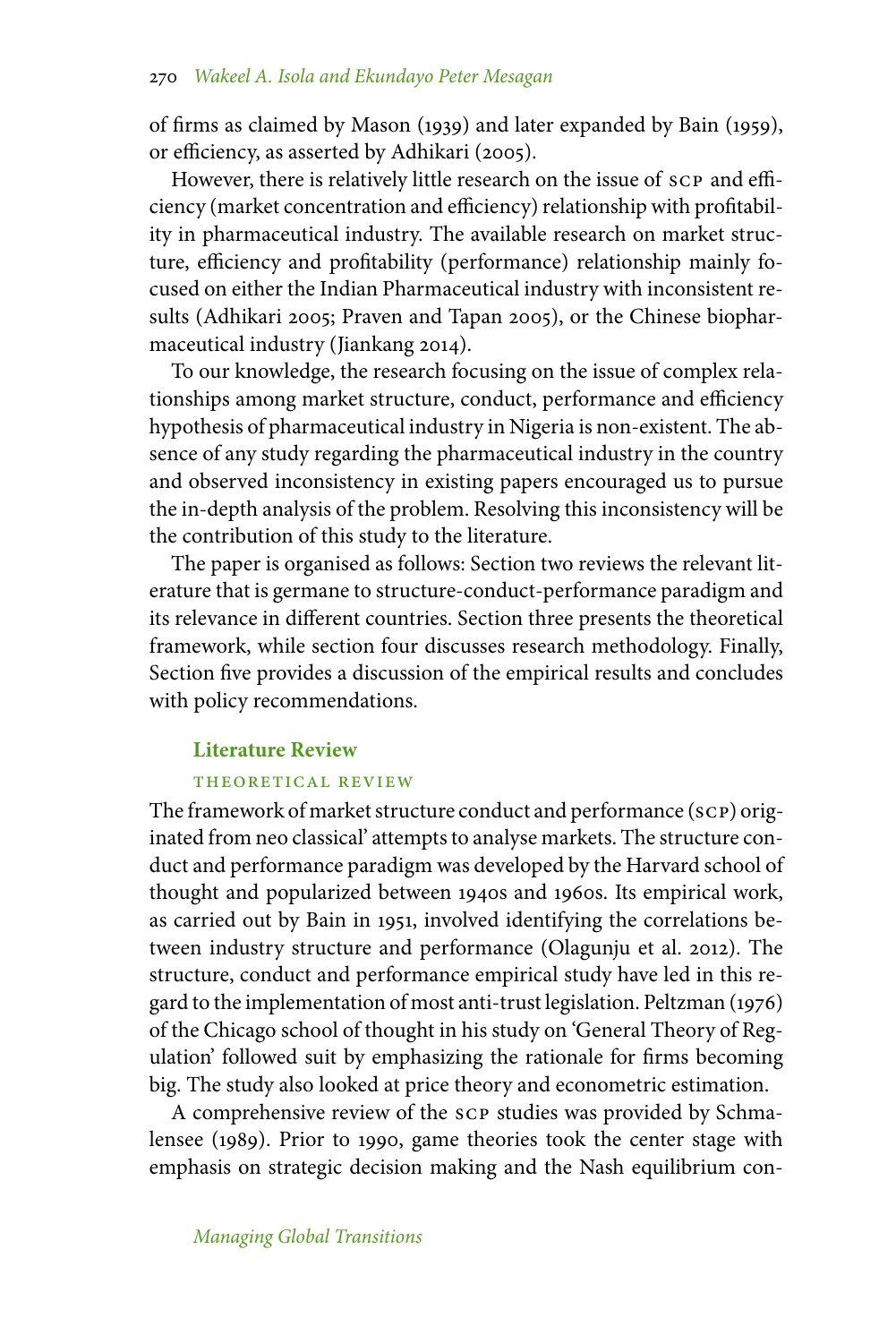cept (Tirole 1988). After 1990, however, empirical industrial organization making use of economic theory and econometrics resulted in a complex empirical modeling of technological changes, merger analysis, entry and exit as well as the identification of market power.

The underlying assumption of the market structure, conduct, and performance analysis is the inverse relation between the degree of market concentration and degree of competition. This is so because market concentration encourages collusive behavior among firms. More specifically, the standard structure-conduct-performance paradigm asserts the existence of a direct relationship between the degree of market concentration and the degree of competition among firms. This hypothesis will be supported if there is a positive relationship between market concentration (measured by the Herfindahl-Hirschman Index) and performance (measured by profits), regardless of the efficiency (measured by market share) of the firm. Thus firms in more concentrated industries will earn higher profits than firms operating in less concentrated industries, irrespective of their efficiency.

# *The scp Paradigm*

The theoretical starting point in the explanation of the scp framework originated from the extreme microeconomic theories of market structure; monopoly and perfect competition. The structural characteristics of the perfectly competitive market are a large number of firms with almost equal sizes with no barrier to entry. Long-run equilibrium price equals marginal and average costs with profits at a normal level in perfect competition. Under monopoly, however, the industrial structure is characterized by one player (firm) with high restriction to entry and the outcome of such barrier is that marginal cost is equated with marginal revenue, setting price above the marginal cost and reaping supernormal profits in the process. Consequent upon this, the position of any particular industry can be defined along this spectrum by considering the structure of such industry along the number of firms in such industry, the ease (or otherwise) of entry and from such structure, predict the performance of that industry, especially with respect to profitability or return to assets. In summary, the scp paradigm predicts a positive relationship between the level of concentration in a given market and profits and output prices (Mason 1957).

The link between concentration and performance (profitability) could be modelled from the Cournot oligopolistic behaviour model (Ruthern-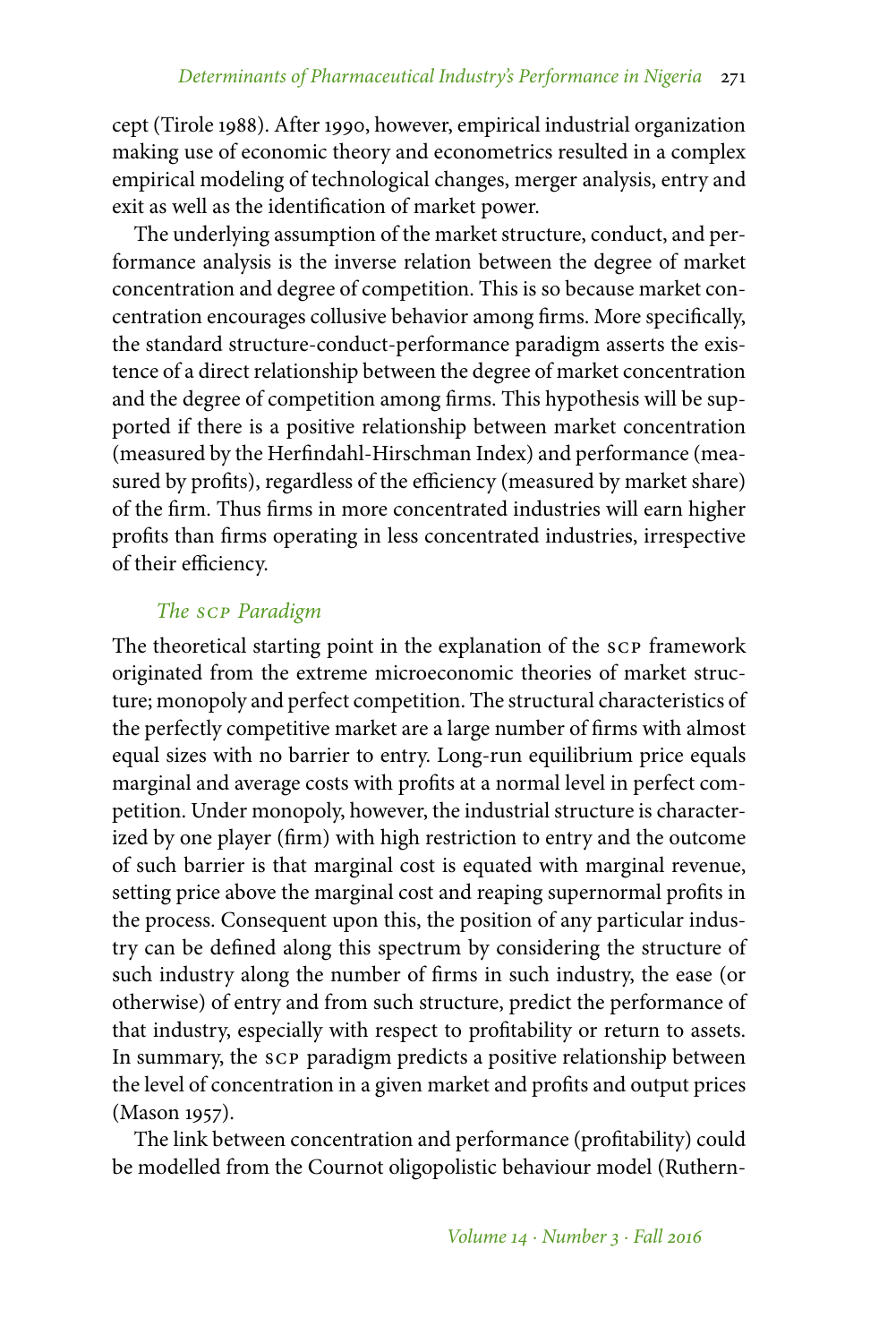# 272 *Wakeel A. Isola and Ekundayo Peter Mesagan*

berg 1994). Assuming an industry with *N* number of firms and each firm with homogeneous products *Q*, the profit maximization function of a given individual firm could be specified as the difference between revenue and cost (that is  $P_0Q - C_0$ ). All firms are assumed to have identical cost functions while it is also suggested that output decisions of all firms are independent of another. The market equilibrium equation of the industry is given as:

$$
\frac{P_Q - C(\frac{Q}{N})}{P_Q} = \frac{1}{N} \frac{1}{\eta},\tag{1}
$$

where  $\eta$  is the price elasticity of demand.

If we further assume that the assumption of identical cost function is relaxed and replaced with an element  $(\lambda)$  which measures the expectations of any firm with respect to rival's reaction of such firms output decisions, the market equilibrium function could be rewritten as:

$$
L = \frac{P_Q - MC}{P_Q} = H(1 + \lambda)\frac{1}{N},
$$
\n(2)

where *L* is the Lerner index and *H* is the Herfindahl index of concentration. The Herfindahl index is measured as the sum of squared market shares of firms in the industry.

# *The Efficiency Hypothesis*

Challenging the scp framework, the efficiency hypothesis asserts that the efficiency of a firm defines the relationship between the structure and performance of such firm. In other words, if a firm is highly efficient relative to its competitors, it can maximize profit by maintaining its current size and pricing policy or even maintain a price reduction and expanded operations. The efficient-structure hypothesis further states that only firms' efficiency can explain the positive relationship between profits and the concentration or profits and market share. The X-efficiency argument states that firms with superior management or productive efficient technologies enjoy costs reductions (lower costs) and so make higher profits (Demsetz 1973; Brozen 1982; Gale and Branch 1982). The scale efficiency argument contends that firms may have comparable quality of management and technology, but some firms produce at a more efficient scale than other firms, thus they have lower unit costs and higher unit profits. Such firms are assumed to acquire larger market shares, which may result in higher levels of concentration.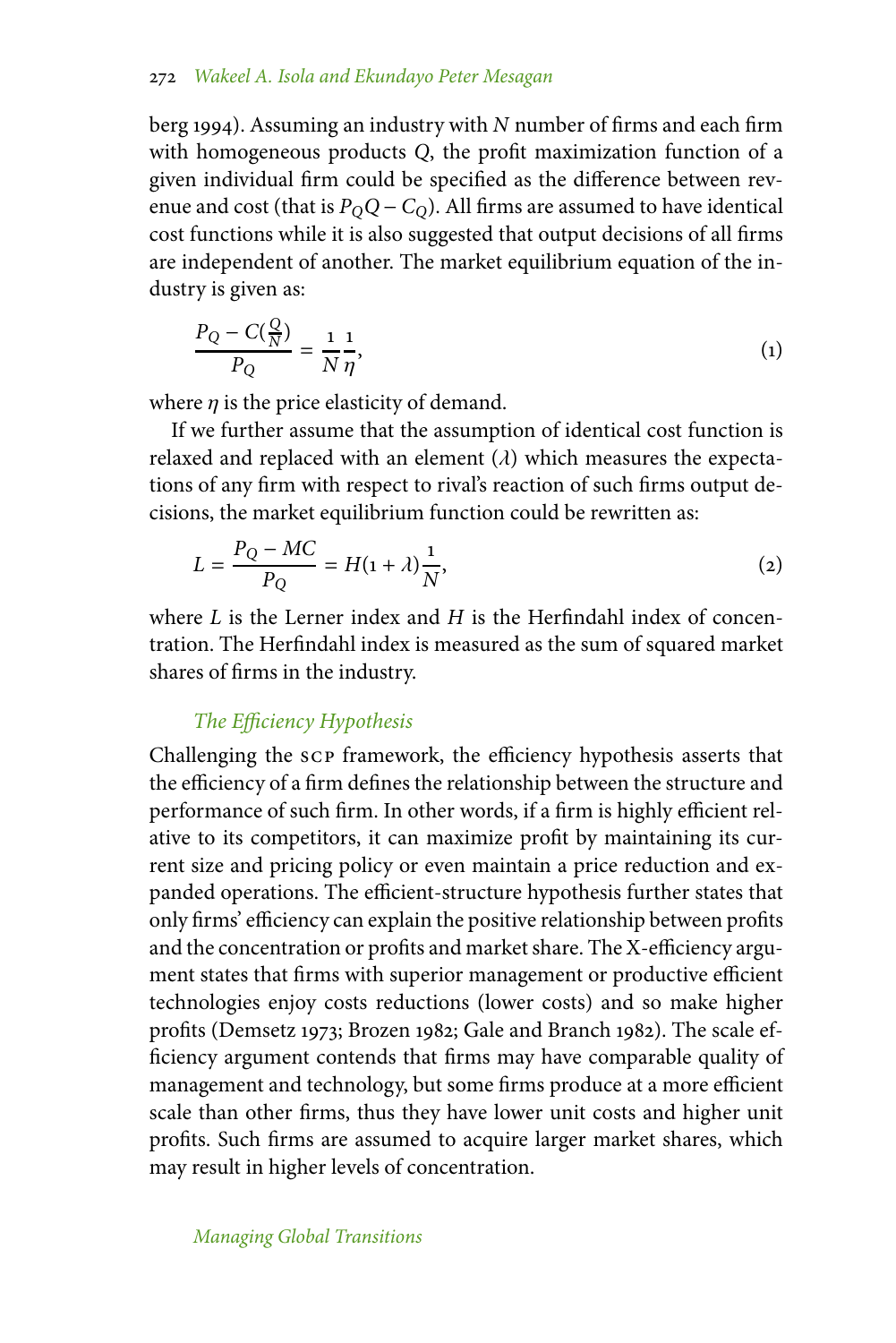#### **empirical review**

The subject matter of the relevance of the structure-conduct-performance as well as efficiency theory has been documented in empirical literature. Studies like Demsetz (1973), Berger (1995), Howard and Timothy (1999), Cockburn (2004), Praveen and Tapan (2005) and others are reviewed in this study.

Howard and Timothy (1999), in a study linking scp paradigm to competence-based competition, looked at how the resource-based view of the firm and the theory of competence-based competition can be used to integrate these perspectives. They concluded by proposing six issues which should motivate future strategy research, and which can help and enhance our understanding of how firms compete.

Nanyang (2003) applied the scp Framework to analyse the media industry in Singapore. The study restated the constructs and premises of the scp model, and the orthodox economic notions of market performance as well as the logic that underlies the model are clarified. The paper also discussed conceptualizations and interpretations commonly found in media market studies. Media issues such as content diversity and media concentration, which are often studied through the s–c–p approach, were also reexamined. It further identified and addressed common misconceptions found in using the framework to study the media industry and also expounded how utilization of the model can be enhanced.

Cockburn (2004) researched into the changing structure of the pharmaceutical industry in the United States and found that rising research and development  $(R&D)$  expenditures by pharmaceutical firms are consequence of changing industry structure, particularly the rise of the biotechnology sector. The creation of a market for biomedical science and increased vertical competition within the industry are likely to boost innovation and improve productivity. This can also induce socially wasteful spending and weaken academic science within the industry. The study asserted that with innovation increasingly dependent on financially vulnerable firms and complex contractual arrangements, research and development investment may become more sensitive to price controls or other cost containment measures.

Adhikari (2005) studied scp vs. efficiency approach to carry out an empirical analysis of the Indian Pharmaceutical Industry. The study posited that scp approach in the pharmaceutical industry is not relevant due to negligible concentration and low barrier to entry. The paper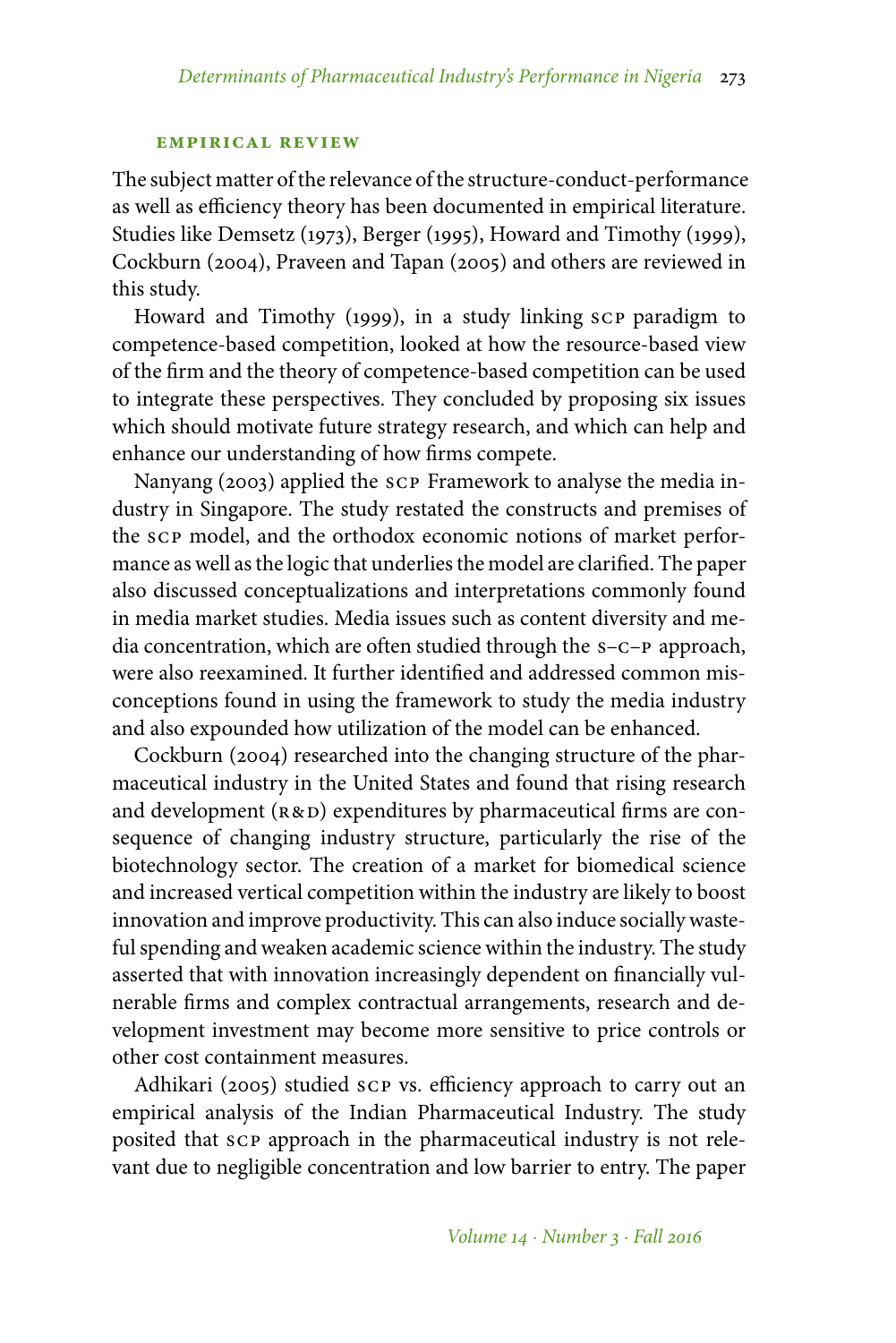fundamentally addressed efficiency approach to find out what the factors influencing efficiency of firms in the pharmaceutical industry are. Data of all companies available in prowess database are taken for empirical analysis. Two multivariate techniques of factor analysis and multiple regressions were applied. The result shows that research and development as well as advertising plays no significant role in the efficiency of the firm and thereby advocated that firms should take another look at the return on investment in research or make it more selective than general.

Praveen and Tapan (2005) looked at the relevance of the scp paradigm to the Indian Industry as a whole by elucidating the basic ideas of scp theory, and reviewing studies that used the paradigm, while also exploring its relevance to the Indian industry. They discussed in-depth the relationship between concentration and performance in the Indian industry. The study underscored the increasing significance of the scp paradigm in the post-reform Indian Industry.

Tung, Lin, and Wang (2010) looked at the market structure, conduct and performance paradigm re-applied to the international tourist hotel industry. Due to the shortcomings of previous studies to confirm the causality of the hotel industry, the paper developed a comprehensive model, based on realistic data on hotels, which allowed the analysis of the system through three simultaneous equations, market share, advertising, and profitability. In a sample of 360 Taiwanese international tourist hotels, three-stage least squares results indicate that: (1) two-way causes and effects exist between the market structure and strategic behaviour; (2) a brand positive effect shows on the market share; and (3) a firms' profitability is positively, and significantly, impacted by market share, but is affected negatively by total operating costs and capital intensity, which confirms hotel industry issues regarding capital.

Jiankang (2014) researched into the scp analysis of biopharmaceutical industry in China. The paper analysed the market structure, enterprise conduct and performance of biological pharmaceutical industry in China. It is suggested in the paper that the government need to speed up the industrial restructuring, to optimize the industrial structure, to encourage the similar innovation, to optimize approval procedures of biological generics, etc.

Finally, since the emergence of the neo-classical study of Mason in 1939, which posited that a direct causal link exists between the structure and performance of a firm, series of other studies like Demsetz (1973) and Berger (1995) have refuted the argument by claiming that there can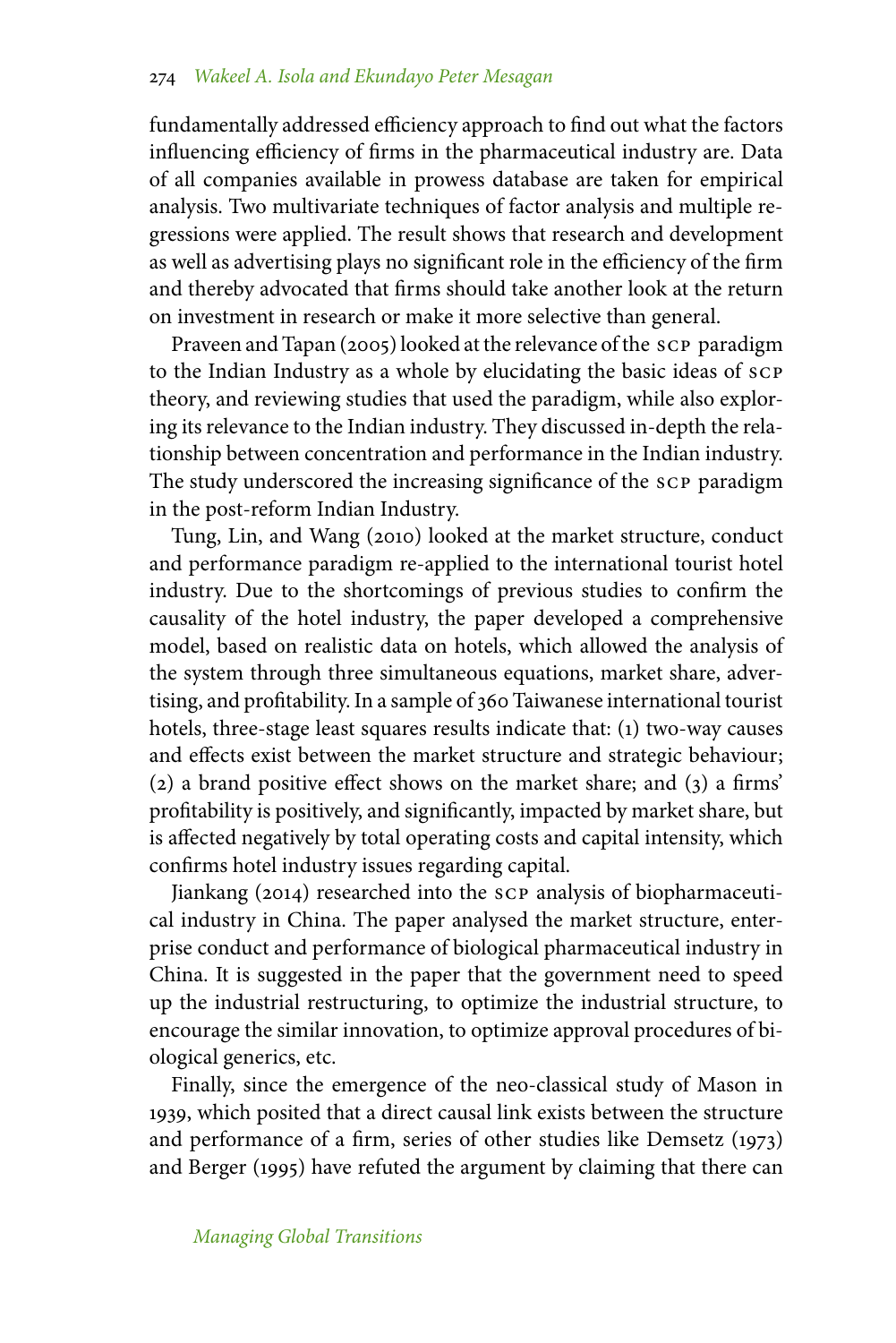exist a causality reversal where performance can determine the structure of firms. The lack of consensus reached by these studies has also led Adhikari (2005) to come up with efficiency approach to studying the performance of pharmaceutical firms in India.

This current study will lean on the study conducted by Adhikari (2005) on the performance of pharmaceutical industries in India to determine what really drives the Nigerian pharmaceutical industry, whether it is structure or efficiency. To this end, since studies of this sort especially as it pertains to the pharmaceutical industry are scanty in Nigeria, this paper tries to fill this gap in the literature. It is not only that the main contribution of the research presented in this study is original, as it presents the first study of s–c–p/efficiency relationship in the pharmaceutical industry in Nigeria, but it also contains results that extend and complement those in existing literature on the s–c–p paradigm related to the pharmaceutical industry.

# **Theoretical Framework and Research Methodology**

Several studies have estimated the relationship between market structure and performance by employing the model of Ruthernberg (1994):

$$
\pi_{it} = f(\mathbf{H}_{it}, \mathbf{P} \mathbf{C}_{it}, \mathbf{N} \mathbf{N} \mathbf{I}_{it}, \mathbf{R}_{it}, \mathbf{Z}_{it}),
$$
\n(3)

where  $\pi$  is a measure of performance; H measures concentration; PC is a proxy for potential competition; NNI measures non-interest income; R is the overall risk all firms are exposed to in the country and z is the vector all other control variables. *i* and *t* represent all pharmaceutical firms and period identifier respectively.

However, to investigate the relationships among market structure, efficiency and performance for the Nigerian Pharmaceutical industry, we established the following equations based on the model of Berger (1995) and Goldberg and Rai (1996).

$$
Perf_{it} = \alpha_{10} + \alpha_{11}MS_{it} + \alpha_{12}HHI_{it} + \alpha X_{it} + \nu_{it},
$$
\n(4)

where *Perf* (performance), is a measure of Pharmaceutical firms' pretax return on asset; ms is the market share which is measured with each Pharmaceutical firms' turnover divided by all Pharmaceutical firms' turnover; HHI is the market concentration measure obtained by summing the squares of market shares of Pharmaceutical firms; x is a set of control variables which are related to the Pharmaceutical industry. In this case, the set of control variables employed eps (earnings per share) and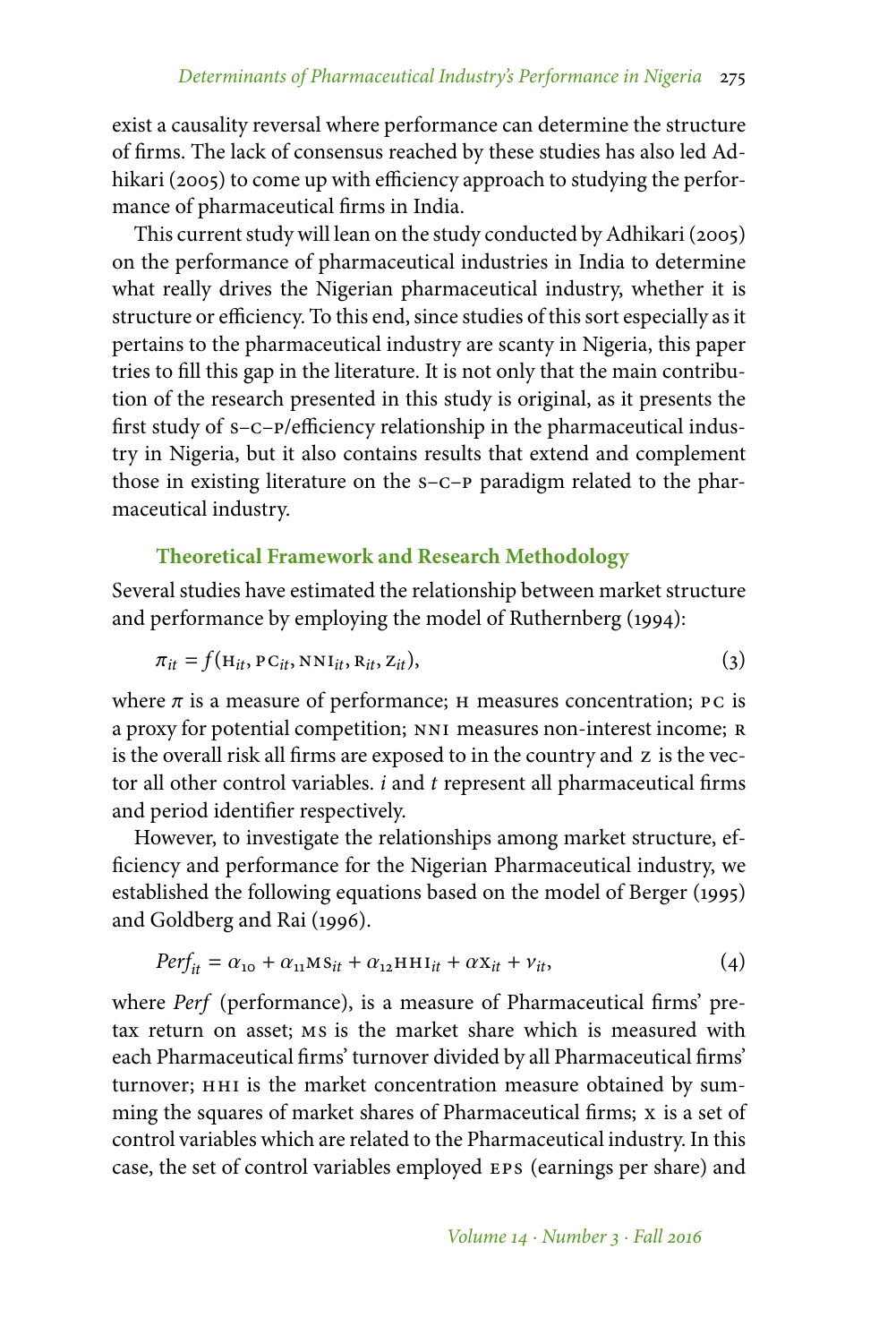oe (Operational Efficiency) obtained by dividing turnover by the operating expenses of all firms in the industry, while  $\nu$  is the stochastic error term which captures the effect of omitted variables.  $\alpha_{it}$  represents both the coefficients and slope parameters.

## data and model specification

From equation 4 above, the performance measure generally used in empirical studies are net profits, the rate of return on asset (ROA), rate of return on capital  $(ROC)$  and rate of return on equity  $(ROE)$ . However, in this study we make use of pre-tax roa as measures of pharmaceutical firms' performance. Pre-tax roa is suitable in this study to proxy pharmaceutical firms' performance since it helps to eliminate the effect of government tax policy on the industry's performance. The model to be estimated in this study is given thus:

$$
Perf_{it} = \alpha_{10} + \alpha_{11}MS_{it} + \alpha_{12}HHI_{it} + \alpha_{13}EPS_{it} + \alpha_{14}OE + \nu_{it}. \tag{5}
$$

The explanatory variables which enter into the model adopted in the study include: ms is the industry's market share and it is measured by dividing the turnover of each firm by the total turnover of all firms. The a priori expectation is that market share is expected to have positive effect on the industry's performance, нн1 is the industry's Herfindahl-Hirschman Index of market concentration and it is calculated by summing the square market shares for the six pharmaceutical firms that feature in the study, eps is the industry's earnings per share which is expected to positively influence performance and oe is operational efficiency. Both eps and oe are control variables in the study. The subscript *i* and *t* are used to denote the number of firms and the number of years respectively, while v represents the white noise error term. The expectation is that market share and operational efficiency will either positively or negatively impact performance of the pharmaceutical industry which is what the study aims to determine.

## sample identification and data source

This study uses six pharmaceutical firms including Eko Corp. plc, Evans Medical plc, May and Baker Nigeria plc, Morrison Industries plc, Neimeth International Pharmacy Plc and Pharma-Deko Plc in the period 1996 to 2010 as samples. All data of empirical tests come from the Nigerian Stock Exchange Statistical Yearbook. The choice of these six firms is due to the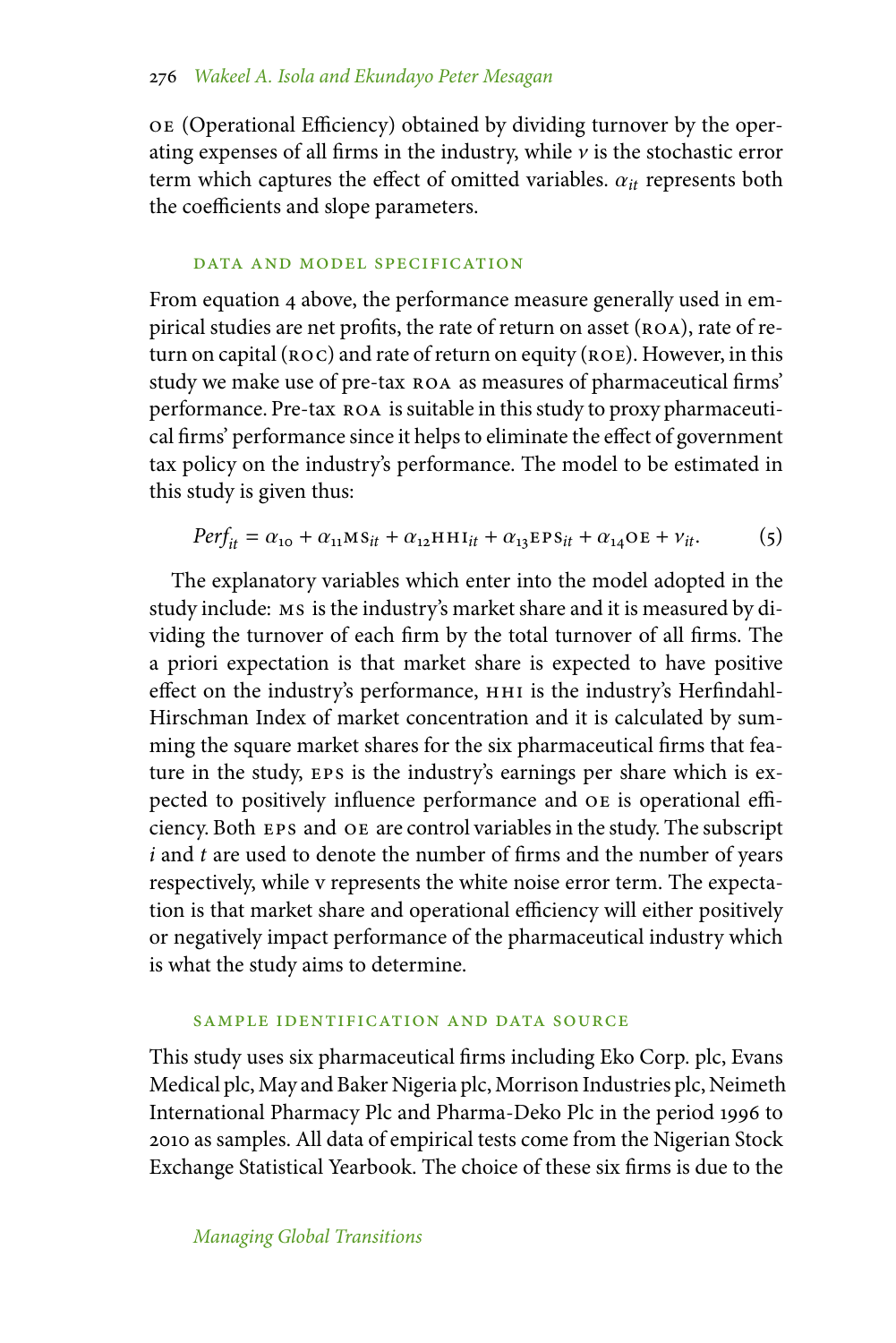availability of data as only the six firms have sufficient data up to date across the study period.

# **Empirical Result**

In this section, the study presents the empirical result which shows the effect of market share, market concentration, earnings per share and operational efficiency on the performance of the pharmaceutical industry in Nigeria.

The reported fixed effect in table 1 indicates that while holding all explanatory variables constant, the pharmaceutical industry's performance (measured by pre-tax return on asset) is 0.1139. The result also shows that market share as well as organizational efficiency is inversely related to the performance of pharmaceutical industries in Nigeria. This is owing to the fact that a 1% increase in market share will decrease the industry's performance by about 99%. In the same vein, a 1% increase in organizational efficiency will cause the market's performance to decline by about 25%. This is, however, in contradiction to our apriori expectation, where we expect both market share and organizational efficiency to positively influence pharmaceutical firms' performance. Also, the Herfindahl-Hirschman Index (HHI) as well as earnings per share conformed to apriori expectation. This is because we assume that earnings per share should contribute positively to performance while market concentration (hhi) can either have

| Regressors         |                        | Fixed effect |             | Random effect |  |
|--------------------|------------------------|--------------|-------------|---------------|--|
| Constant           | $0.1139**$             | (0.0000)     | $1.7499**$  | (0.0000)      |  |
| МS                 | $-0.9934**$            | (0.0000)     | $-0.8332$   | (0.7217)      |  |
| HHI                | $0.2887**$             | (0.0000)     | $0.5035**$  | (0.0020)      |  |
| EPS                | $0.0219**$             | (0.0080)     | $0.0345**$  | (0.0000)      |  |
| OE                 | $-0.2533*$             | (0.0120)     | $-1.3795**$ | (0.0000)      |  |
| R squared          | 0.6266                 |              | 0.5514      |               |  |
| Adjusted R squared | 0.6012                 |              | 0.5132      |               |  |
| F-statistics       | 4.8147                 |              | 16.8072     |               |  |
| Probability        | $0.0000$ <sup>**</sup> |              | $0.0000**$  |               |  |
| Hausman Test       |                        | $12.2**$     | (0.0031)    |               |  |

table 1 Panel Result of Pharmaceutical Firms' Performance

notes *t*-statistics in parentheses. \*\* and \* indicate 1% and 5% level of significance. Ms – market share, hhi – Herfindahl-Hirschman Index, eps earnings per share; oe – operational efficiency.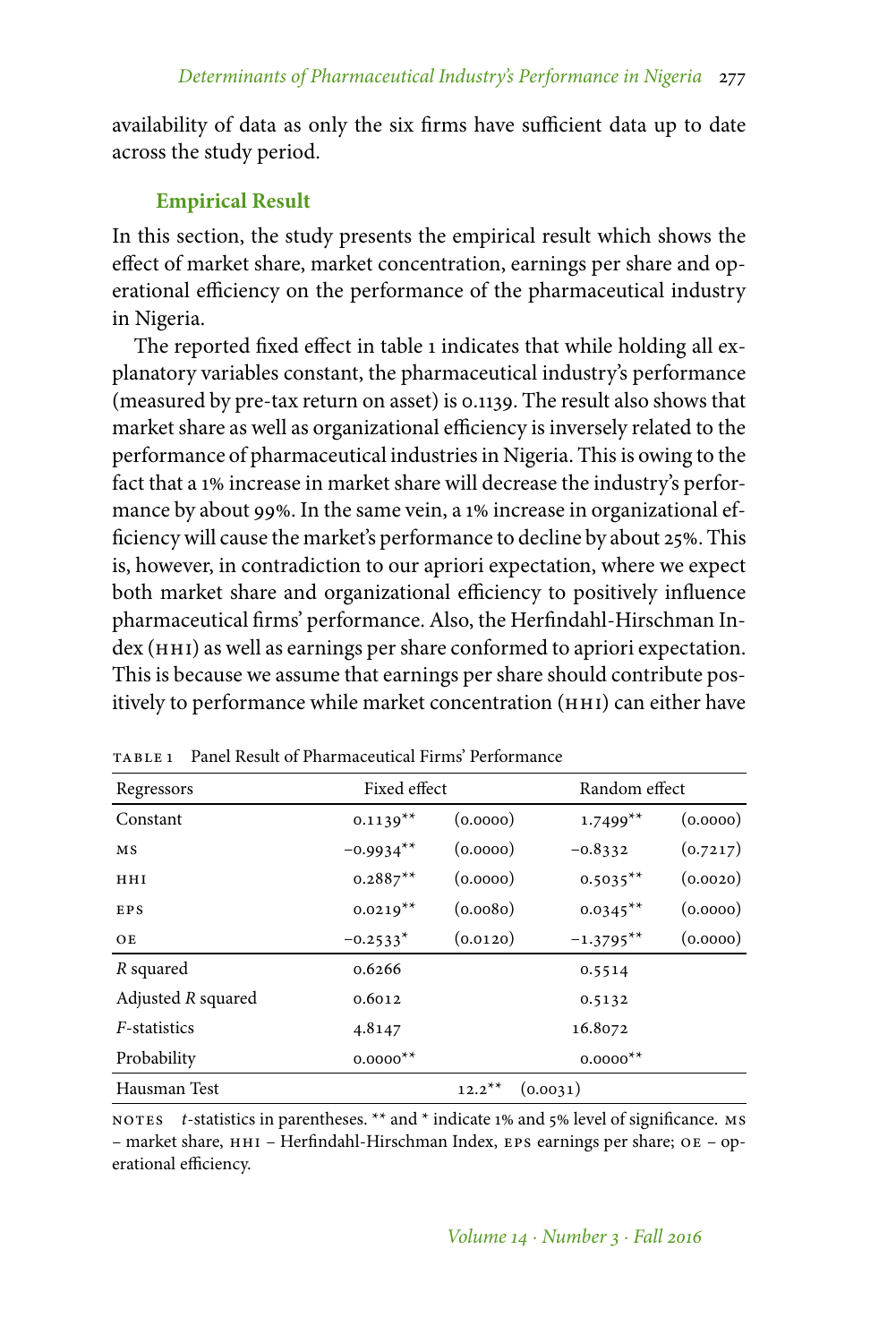positive or negative influence on performance. A 1% increase in market concentration will cause performance of the pharmaceutical industry to rise by roughly 29%, while a 1% increase in earnings per share will cause performance to rise by almost 2.2 while other explanatory variables are kept constant. From the result, all the explanatory variables are statistically significant at 1% level with the exception of organizational efficiency, which is statistically significant at 5% level. The *R*-squared value of 0.6266 also showed that the model is a good fit, as all explanatory variables joint explained 62.66% of variation in pharmaceutical industry's performance in Nigeria.

In the same vein, the reported random effect indicates that while holding all explanatory variables constant, the pharmaceutical industry's performance (measured by pre-tax return on asset) is 1.7499. The result also shows that market share as well as organizational efficiency is inversely related to the performance of pharmaceutical industries in Nigeria confirming the fixed effect result. This is owing to the fact that a 1% increase in market share will decrease the industry's performance by about 83%. Similarly, a 1% increase in organizational efficiency will cause the market's performance to decline by about 138% as against our apriori expectation where we expect both market share and organizational efficiency to positively influence pharmaceutical firms' performance. The Herfindahl-Hirschman Index (HHI) as well as earnings per share also conformed to apriori expectation as in the fixed effect case. A  $1\%$  increase in market concentration (proxied by HHI) will cause performance of the pharmaceutical industry to rise by roughly 50%, while a 1% increase in earnings per share will cause performance to rise by almost 3.5 while keeping all other variables constant. From the random effect result however, market share is not statistically significant in the model, but all other explanatory variables are statistically significant at 1% level. The *R*-squared value of 0.5514 also showed that the model is a good fit as all explanatory variables jointly accounted for about 55% variation in the pharmaceutical industry's performance in Nigeria. However, the Hausman test statistics value of 12.2 which is significant means that the study favours the fixed effect model as the most appropriate.

# **Conclusion and Policy Recommendation**

Industrial economics can help firms understand e.g. levels of capacity, output and prices, socially acceptable performance standards, differentiation in the market, investments, desired levels of concentration and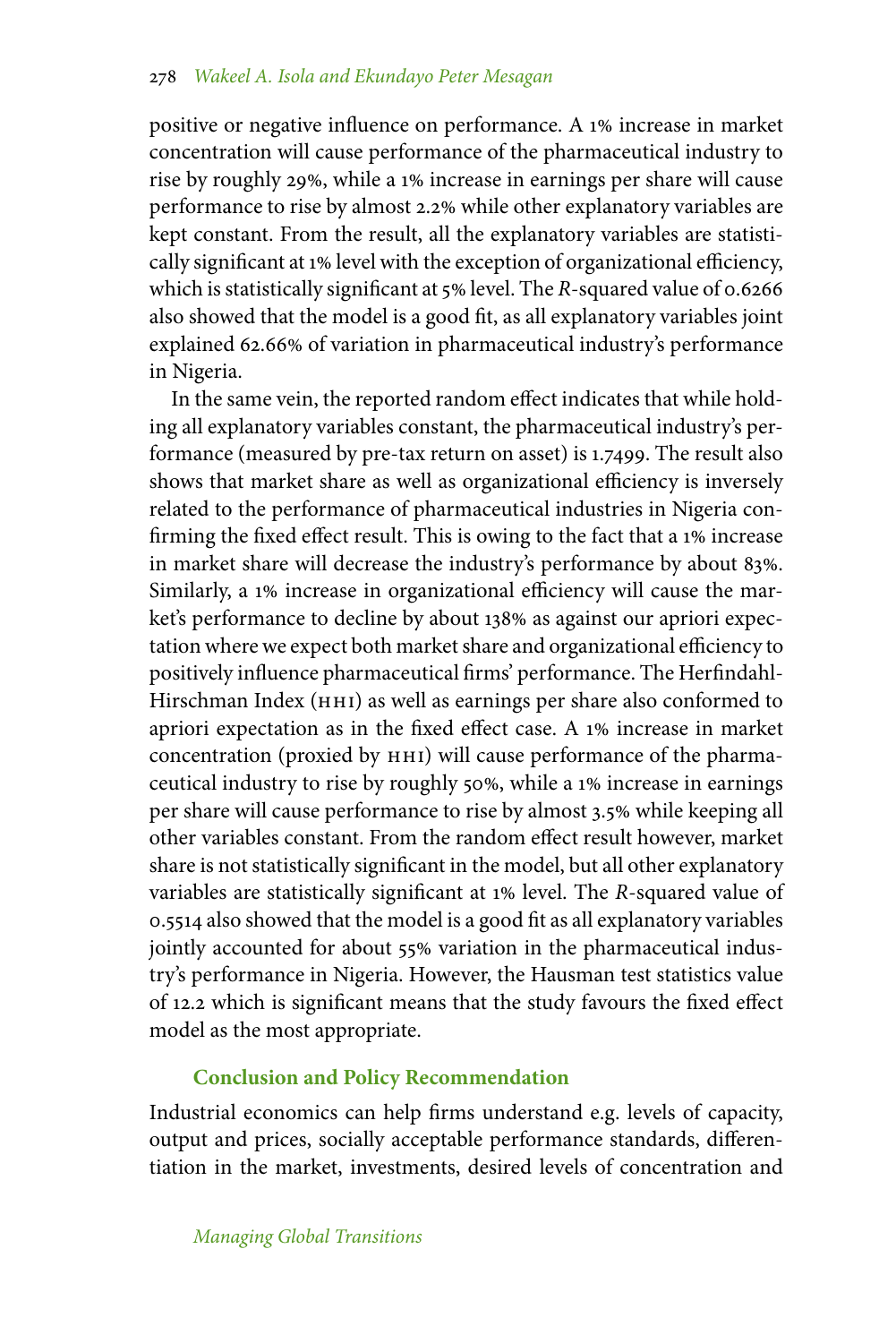efficiency etc. The empirical results (both from fixed and random effects) interpreted in this study simply indicates that the efficiency hypothesis does not hold in the case of pharmaceutical industry in Nigeria over the course of the study. This is clear from the result as both organizational efficiency and market share, both of which are efficiency measures in this study, tend to impact negatively the industry's performance. More so, the result of the pharmaceutical firms' concentration measure revealed that a high concentration of firms operating in the market will translate into better performance, be it in terms of profitability, return on assets, or both. Hence, this will translate into a better performance of the industry from social point of view, thereby leading to the production of quality drugs and the eradication of fake drugs' circulation in the industry. We can safely infer from this also that Nigeria's pharmaceutical industry's structure determined its performance and so we conclude that within the Nigerian pharmaceutical industry context, over the period of study, that structure-conduct-performance paradigm holds sway (Mason 1939; 1957; Bain 1951; 1959) as against the efficiency approach of Adhikari (2005), which is the study's contribution to knowledge. We can say in a sense that the result of this study supports the structure-performance hypothesis of Mason (1939) and Bain (1959) as against efficiency-performance hypothesis of Adhikari (2005). However, the result is in direct contradiction to Qichang, Zongling, and Dan (2012), which found that neither structureconduct-performance nor the efficient structure hypotheses hold in Chinese banking industry.

Consequent upon the result of this study, we recommend that necessary policy options be put in place by the Federal Ministry of Health to enhance the capacity of local pharmaceutical firms in producing the desired quality and quantity drugs needed in the country to address the current practice where the country loses over n1.5 billion annually to the importation of Active Pharmaceutical Ingredients (APIS), which is sequel to the fact that almost 90% of domestically consumed drugs are imported from abroad (*Business Day* 2014). In the same vein, to improve efficiency of the industry, efforts should be geared towards eradicating sharp practices (importation of fake drugs) that was the hallmark of the industry before the Late Dr. Dora Akunyili took over as the Director General of National Agency for Food and Drug Administration and Control (NAFdac) in April 2001. Akunyili's legacy of sanitizing the industry should be strictly adhered to and even improved upon. The environment under which pharmaceutical firms operate in Nigeria should be made more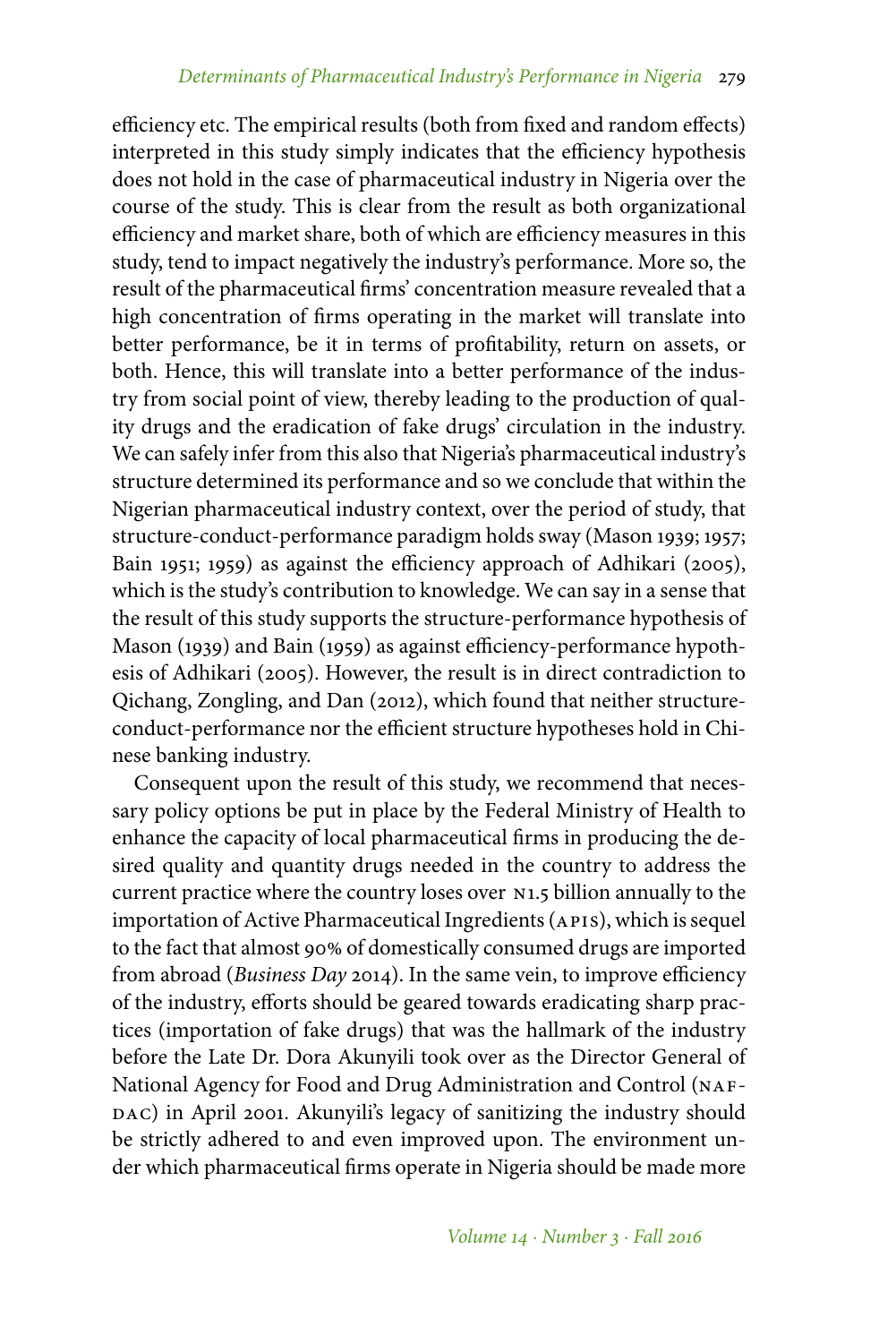conducive. In summary, more efforts should be geared towards having regular supply of electricity, which has been the bane of industrialization in Nigeria (Isola 2005).

## **Notes**

1 Despite Nigeria's dominance within the ecowas sub-region in drug manufacturing, Nigeria's quest to become self-sufficient in drug production is bleak as it loses over N1.5 billion annually to the importation of Active Pharmaceutical Ingredients (APIS), raw materials used in finished pharmaceutical products which have direct effect in the diagnosis, treatment or prevention of diseases from India, United States of America, Germany, etc, experts have said. While pharmaceutical companies in Nigeria do not locally manufacture APIS such as Paracetamol powder, Ampicillin dry powder etc, the non-availability of APIS would significantly cripple the nation's pharmaceutical sector. Reports have it that Nigeria imports over 85 percent of its needs of APIS as it does not have adequate capacity to produce APIS, with no commitment by the Government to encourage investors in this vital sector of the economy (*Business Day* 2014).

# **References**

- Adhikari, A. 2005. scp vs. *Efficiency Approach: An Empirical Analysis of* Indian Pharmaceutical Industry. Punjagutta: ICFAI University Press.
- Bain, J. S. 1951. 'Relation of Profit Rate to Industry Concentration.' *Quarterly Journal of Economics* 65:293–324.

———. 1959. *Industrial Organization.* New York: Wiley.

- Berger, A. N. 1995. 'The Profit-Structure Relationship in Banking-Tests of Market-Power and Efficient-Structure Hypotheses.' *Journal of Money, Credit, and Banking* 27 (2): 404–31.
- Brozen, Y. 1982. *Concentration, Mergers and Public Policy.* New York: Macmillan.
- *Business Day.* 2014. 'Pharmaceuticals in Aggressive Expansion for Global Market Play.' 2 September.
- Business Monitor International. 2009. 'Nigerian Pharmaceutical Industry Report.' Business Monitor International, London.
- Cockburn, I. M. 2004. 'The Changing Structure of the Pharmaceutical Industry.' *Health Affairs* 23 (1): 10–22.
- Demsetz, H. 1973. 'Industry Structure, Market Rivalry and Public Policy.' *Journal of Law and Economics* 16 (1): 1–9.
- Gale, B. T., and B. S. Branch. 1982. 'Concentration versus Market Share: Which Determines Performance and Why Does it Matter?' *Antitrust Bulletin* 27:83–106.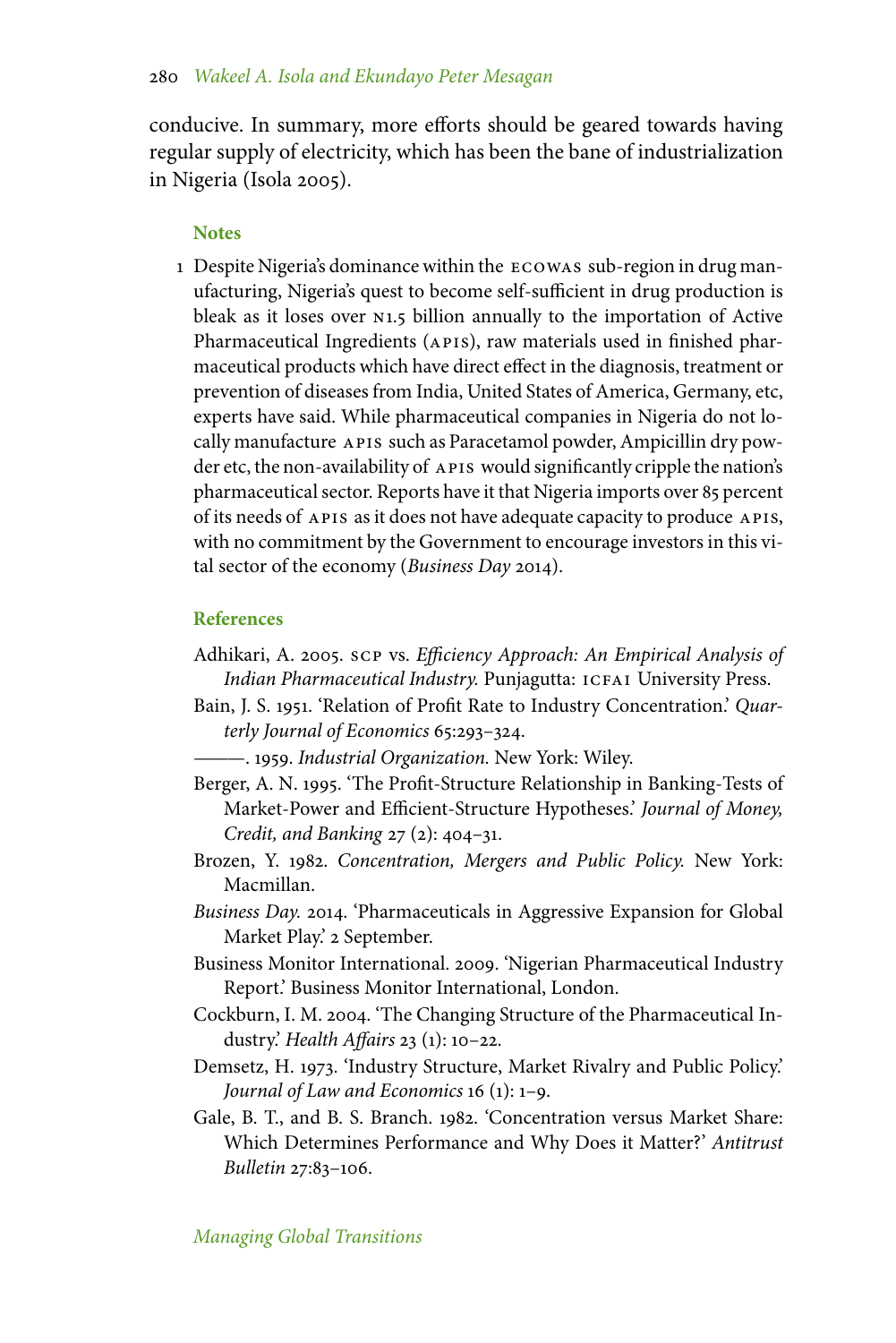- Goldberg, L. G., and A. Rai. 1996. 'The Structure-Performance Relationship for European Banking.' *Journal of Banking & Finance* 20 (4): 745– 71.
- Howard, T., and T. Pollock. 1999. 'From Industrial Economics' scp Paradigm Through Strategic Groups to Competence-Based Competition: Reflections on the Puzzle of Competitive Strategy.' *British Journal of Management* 10:127–40.
- Isola, W. A. 2005. 'Market Reform and De-Industrialization in Nigeria' *icfai Journal of Industrial Economics* 11:21–30.
- Jiankang, M. U. 2014. 'scp Analysis of Biopharmaceutical Industry in China.' *Journal of Chemical and Pharmaceutical Research* 6 (3): 522– 9.
- Mason, E. S. 1939. 'Price and Production Policies of Large Scale Enterprise.' *American Economic Review* 29:61–74.
- ———. 1957. *Economic Concentration and the Monopoly Problem.* Cambridge, ma: Harvard University Press.
- Nanyang,W. F. 2003. 'Applying the Structure-Conduct-Performance Framework in the Media Industry Analysis.' *The International Journal on Media Management* 5 (4): 275–84.
- Olagunju, F. I., J. T. O. Oke, R. O. Babatunde, and A. Ajiboye. 2012. 'Determinants of Food Insecurity in Ogbomoso Metropolis of Oyo State, Nigeria.' *Production Agriculture and Technology* 8 (1): 111–24.
- Peltzman, S. (1976), 'Toward a More General Theory of Regulation.'*Journal of Law & Economics* 19 (2): 211-40.
- Pharmaceutical Manufacturing Group of Manufacturers' Association of Nigeria. 2010. 'Report on the Status of Nigerian Pharmaceutical Industry.' Pharmaceutical Manufacturing Group of Manufacturers' Association of Nigeria, Lagos.
- Praveen, K., and K. N. Tapan. 2005. 'The scp Paradigm and its Relevance to the Indian Industry.' *The iup Journal of Industrial Economics* 2 (2): 7–20.
- Qichang Y., X. Zongling, and F. Dan. 2012. 'Market Structure, Performance and Efficiency of the Chinese Banking Sector.' *Journal of Economic Change and Restructuring* 45 (4): 337–58.
- Ruthernberg, D. 1994. 'Structure Performance and Economies of Scale in Banking in a Unified Europe.' *Bank of Israel Review* 4:95–114.
- Schmalensee, R. 1989. 'Inter-Industry Studies of Structure and Performance.' In *Handbook of Industrial Organization,* edited by R. Schmalensee and R. Willig, 591–1009. Amsterdam: North Holland.
- Tirole, J. 1988. *The Theory of Industrial Organization.*Cambridge, ma: mit Press.
- Tung, G.-S., C.-Y. Lin, and C.-Y. Wang. 2010. 'The Market Structure,